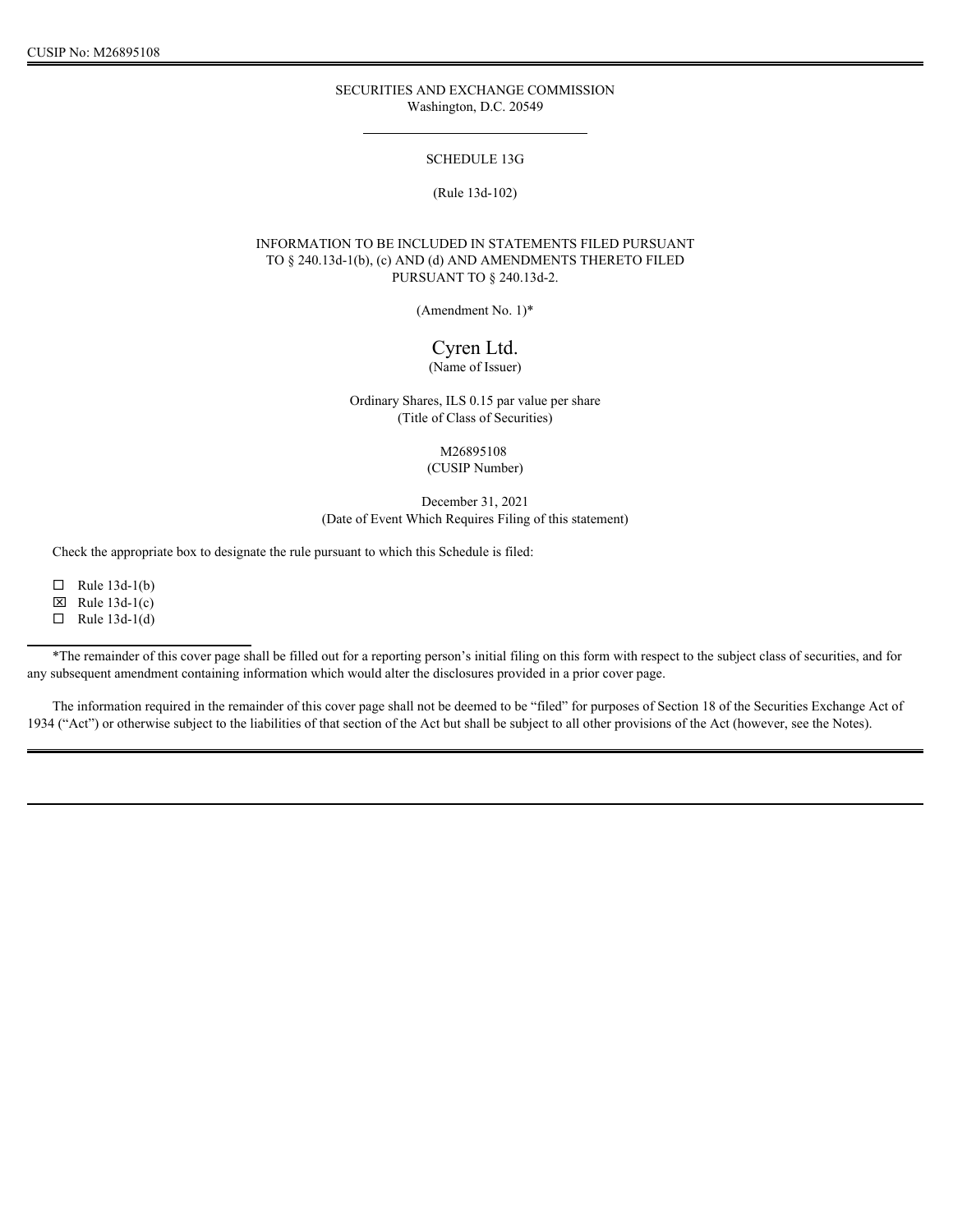| <b>CUSIP No: M26895108</b> |  |
|----------------------------|--|
|                            |  |

| (1)                                  | NAMES OF REPORTING PERSONS   |                                                                                                                                                                 |                               |  |  |
|--------------------------------------|------------------------------|-----------------------------------------------------------------------------------------------------------------------------------------------------------------|-------------------------------|--|--|
|                                      | CVI Investments, Inc.        |                                                                                                                                                                 |                               |  |  |
| (2)                                  |                              | CHECK THE APPROPRIATE BOX IF A MEMBER OF A GROUP (SEE INSTRUCTIONS)                                                                                             | (a) $\Box$<br>$(b)$ $\square$ |  |  |
| (3)                                  | SEC USE ONLY                 |                                                                                                                                                                 |                               |  |  |
| (4)                                  |                              | CITIZENSHIP OR PLACE OF ORGANIZATION                                                                                                                            |                               |  |  |
|                                      | Cayman Islands               |                                                                                                                                                                 |                               |  |  |
| NUMBER OF                            | $\overline{(5)}$<br>$\theta$ | <b>SOLE VOTING POWER</b>                                                                                                                                        |                               |  |  |
| <b>SHARES</b><br><b>BENEFICIALLY</b> | (6)                          | <b>SHARED VOTING POWER **</b>                                                                                                                                   |                               |  |  |
| <b>OWNED BY</b>                      | $\overline{0}$               |                                                                                                                                                                 |                               |  |  |
| <b>EACH</b>                          | (7)                          | SOLE DISPOSITIVE POWER                                                                                                                                          |                               |  |  |
| <b>REPORTING</b>                     |                              |                                                                                                                                                                 |                               |  |  |
| PERSON WITH                          | (8)                          | SHARED DISPOSITIVE POWER **                                                                                                                                     |                               |  |  |
| (9)                                  | $\theta$                     | AGGREGATE AMOUNT BENEFICIALLY OWNED BY EACH REPORTING PERSON                                                                                                    |                               |  |  |
|                                      | $\overline{0}$               |                                                                                                                                                                 |                               |  |  |
| (10)                                 |                              | CHECK BOX IF THE AGGREGATE AMOUNT IN ROW (9) EXCLUDES CERTAIN SHARES (SEE INSTRUCTIONS)                                                                         | $\Box$                        |  |  |
| (11)                                 |                              | PERCENT OF CLASS REPRESENTED BY AMOUNT IN ROW (9)                                                                                                               |                               |  |  |
|                                      | $0\%$                        |                                                                                                                                                                 |                               |  |  |
| (12)                                 | CO                           | TYPE OF REPORTING PERSON (SEE INSTRUCTIONS)                                                                                                                     |                               |  |  |
|                                      |                              | ** Heights Capital Management, Inc. is the investment manager to CVI Investments, Inc. and as such may exercise voting and dispositive power over these shares. |                               |  |  |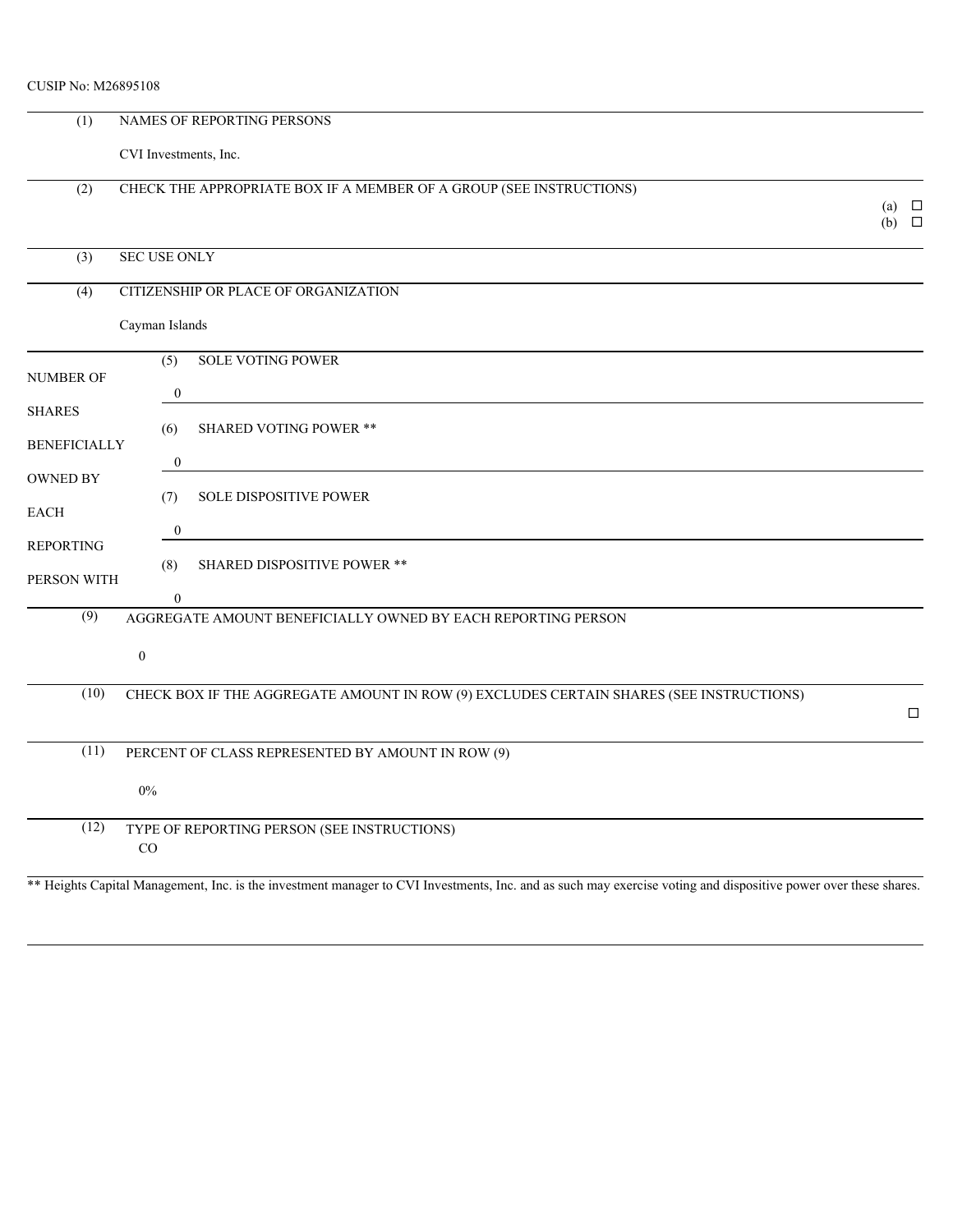| CUSIP No: M26895108                  |                       |                                                                                                                                                                 |                               |
|--------------------------------------|-----------------------|-----------------------------------------------------------------------------------------------------------------------------------------------------------------|-------------------------------|
| (1)                                  |                       | NAMES OF REPORTING PERSONS                                                                                                                                      |                               |
|                                      |                       | Heights Capital Management, Inc.                                                                                                                                |                               |
| (2)                                  |                       | CHECK THE APPROPRIATE BOX IF A MEMBER OF A GROUP (SEE INSTRUCTIONS)                                                                                             | (a) $\Box$<br>$(b)$ $\square$ |
| (3)                                  | SEC USE ONLY          |                                                                                                                                                                 |                               |
| (4)                                  |                       | CITIZENSHIP OR PLACE OF ORGANIZATION                                                                                                                            |                               |
|                                      | Delaware              |                                                                                                                                                                 |                               |
| NUMBER OF                            | (5)                   | <b>SOLE VOTING POWER</b>                                                                                                                                        |                               |
| <b>SHARES</b><br><b>BENEFICIALLY</b> | (6)<br>$\overline{0}$ | SHARED VOTING POWER **                                                                                                                                          |                               |
| OWNED BY<br>EACH                     | (7)                   | SOLE DISPOSITIVE POWER                                                                                                                                          |                               |
| REPORTING<br>PERSON WITH             | $\bf{0}$<br>(8)       | SHARED DISPOSITIVE POWER **                                                                                                                                     |                               |
|                                      | $\overline{0}$        |                                                                                                                                                                 |                               |
| (9)                                  | $\overline{0}$        | AGGREGATE AMOUNT BENEFICIALLY OWNED BY EACH REPORTING PERSON                                                                                                    |                               |
| (10)                                 |                       | CHECK BOX IF THE AGGREGATE AMOUNT IN ROW (9) EXCLUDES CERTAIN SHARES (SEE INSTRUCTIONS)                                                                         | $\Box$                        |
| (11)                                 |                       | PERCENT OF CLASS REPRESENTED BY AMOUNT IN ROW (9)                                                                                                               |                               |
|                                      | $0\%$                 |                                                                                                                                                                 |                               |
| (12)                                 | CO                    | TYPE OF REPORTING PERSON (SEE INSTRUCTIONS)                                                                                                                     |                               |
|                                      |                       | ** Heights Capital Management, Inc. is the investment manager to CVI Investments, Inc. and as such may exercise voting and dispositive power over these shares. |                               |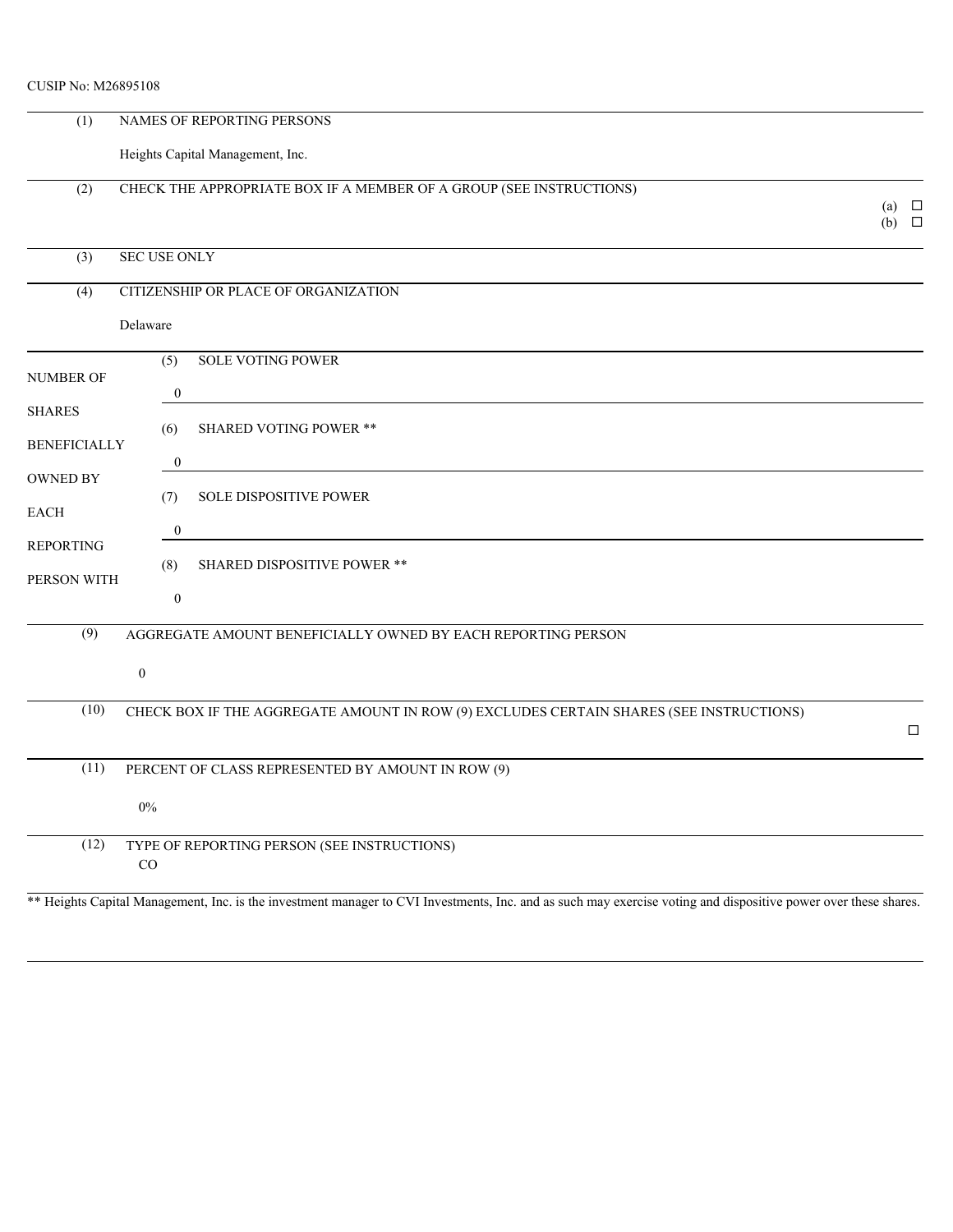Item 1.

(a) Name of Issuer

Cyren Ltd. (the "Company")

(b) Address of Issuer's Principal Executive Offices

10 Ha-Menofim St., 5th Floor, Herzliya, Israel 4672561

Item 2(a). Name of Person Filing

This statement is filed by the entities listed below, who are collectively referred to herein as "Reporting Persons," with respect to the ordinary shares of the Company, ILS 0.15 par value per share (the "Shares").

- (i) CVI Investments, Inc.
- (ii) Heights Capital Management, Inc.
- Item 2(b). Address of Principal Business Office or, if none, Residence

The address of the principal business office of CVI Investments, Inc. is:

P.O. Box 309GT Ugland House South Church Street George Town Grand Cayman KY1-1104 Cayman Islands

The address of the principal business office of Heights Capital Management, Inc. is:

101 California Street, Suite 3250 San Francisco, California 94111

Item 2(c). Citizenship

Citizenship is set forth in Row 4 of the cover page for each Reporting Person hereto and is incorporated herein by reference for each such Reporting Person.

Item 2(d) Title of Class of Securities

Ordinary shares, ILS 0.15 par value per share

Item 2(e) CUSIP Number

M26895108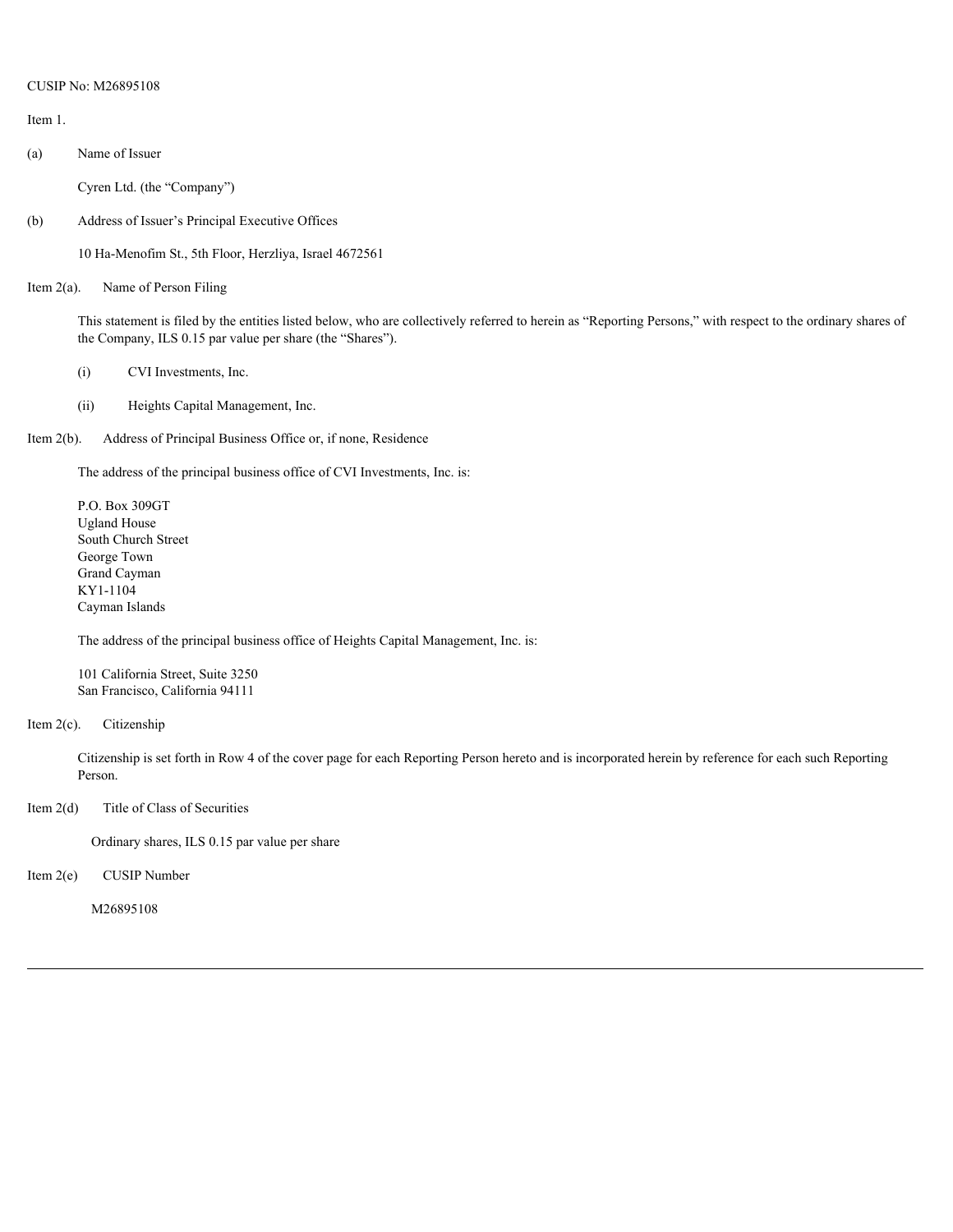- Item 3. If this statement is filed pursuant to §§240.13d-1(b) or 240.13d-2(b) or (c), check whether the person filing is a:
- (a)  $\Box$  Broker or dealer registered under Section 15 of the Act (15 U.S.C. 780).
- (b)  $\Box$  Bank as defined in Section 3(a)(6) of the Act (15 U.S.C. 78c).
- (c)  $\Box$  Insurance company as defined in Section 3(a)(19) of the Act (15 U.S.C. 78c).
- (d)  $\Box$  Investment company registered under Section 8 of the Investment Company Act of 1940 (15 U.S.C. 80a-8).
- (e)  $\Box$  An investment adviser in accordance with §240.13d-1(b)(1)(ii)(E);
- (f)  $\Box$  An employee benefit plan or endowment fund in accordance with §240.13d-1(b)(1)(ii)(F);
- (g)  $\Box$  A parent holding company or control person in accordance with §240.13d-1(b)(1)(ii)(G);
- (h)  $\Box$  A savings association as defined in Section 3(b) of the Federal Deposit Insurance Act (12 U.S.C. 1813);
- (i)  $\Box$  A church plan that is excluded from the definition of an investment company under Section 3(c)(14) of the Investment Company Act of 1940 (15 U.S.C. 80a-3);
- (i)  $\Box$  A non-U.S. institution in accordance with §240.13d-1(b)(1)(ii)(J);
- (k)  $\Box$  Group, in accordance with Rule 13d-1(b)(1)(ii)(K).

If filing as a non-U.S. institution in accordance with  $\S240.13d-1(b)(1)(ii)(J)$ , please specify the type of institution:

Item 4. Ownership

Provide the following information regarding the aggregate number and percentage of the class of securities of the issuer identified in Item 1.

The information required by Items  $4(a) - (c)$  is set forth in Rows  $5 - 11$  of the cover page for each Reporting Person hereto and is incorporated herein by reference for each such Reporting Person.

Heights Capital Management, Inc., which serves as the investment manager to CVI Investments, Inc., may be deemed to be the beneficial owner of all Shares owned by CVI Investments, Inc. Each of the Reporting Persons hereby disclaims any beneficial ownership of any such Shares, except for their pecuniary interest therein.

Item 5. Ownership of Five Percent or Less of a Class

If this statement is being filed to report the fact that as of the date hereof the reporting person has ceased to be the beneficial owner of more than five percent of the class of securities, check the following:  $\boxtimes$ 

Item 6. Ownership of More than Five Percent on Behalf of Another Person

Not applicable.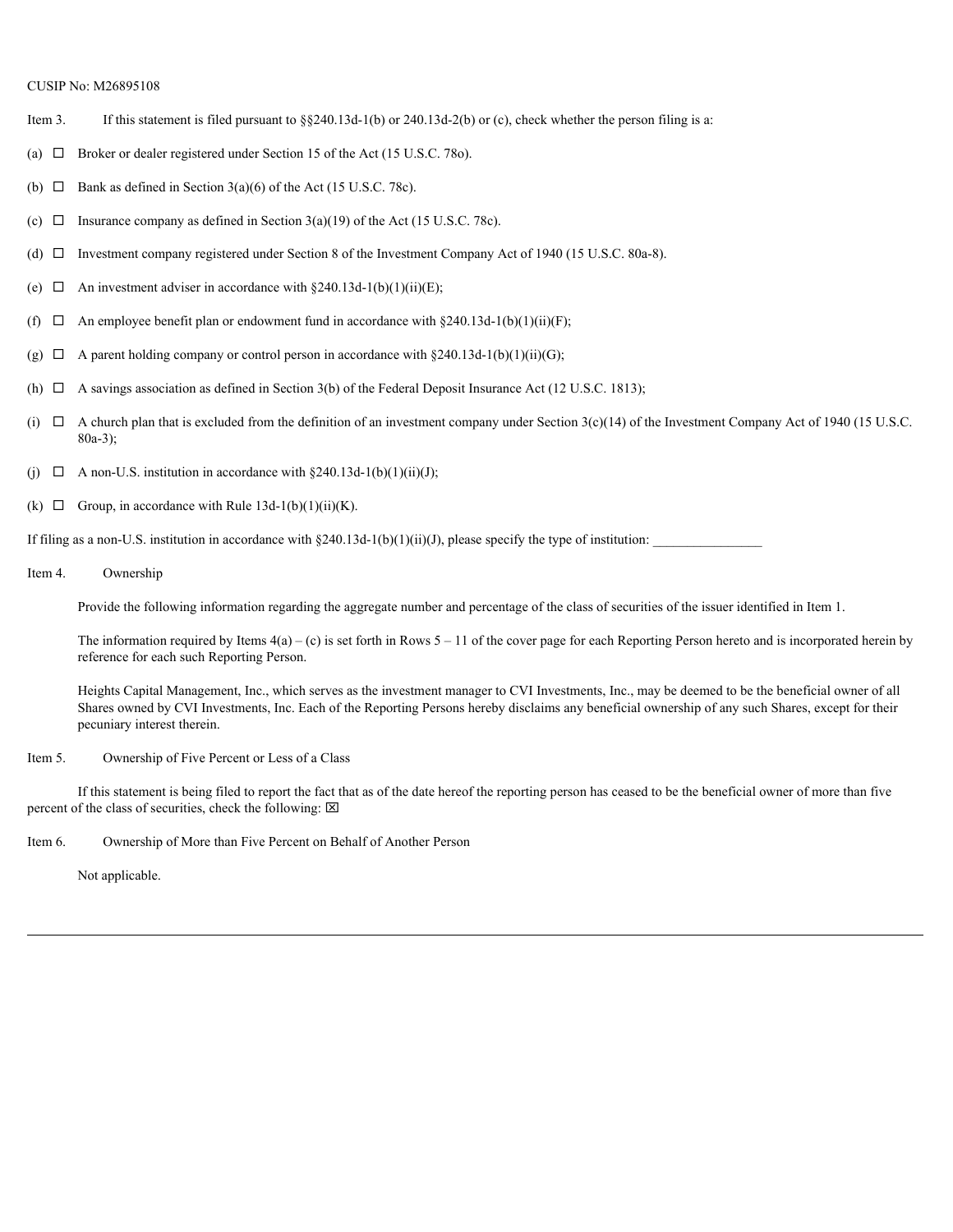Item 7. Identification and Classification of the Subsidiary Which Acquired the Security Being Reported on by the Parent Holding Company or Control Person

Not applicable.

Item 8. Identification and Classification of Members of the Group

Not applicable.

Item 9. Notice of Dissolution of Group

Not applicable.

Item 10. Certification

By signing below each of the undersigned certifies that, to the best of its knowledge and belief, the securities referred to above were not acquired and are not held for the purpose of or with the effect of changing or influencing the control of the issuer of the securities and were not acquired and are not held in connection with or as a participant in any transaction having that purpose or effect.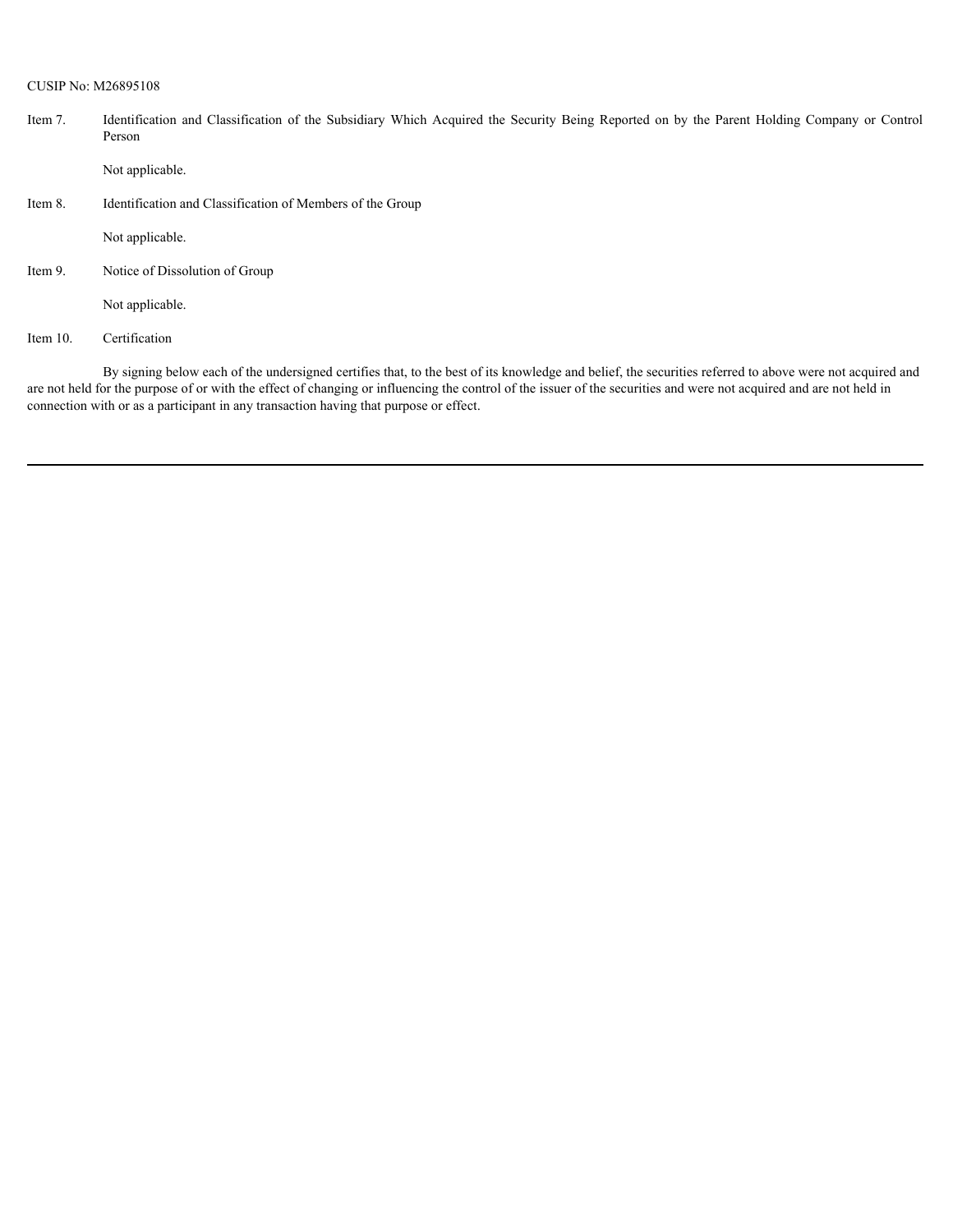#### SIGNATURES

After reasonable inquiry and to the best of its knowledge and belief, each of the undersigned certifies that the information with respect to it set forth in this statement is true, complete, and correct.

Dated: February 11, 2022

CVI INVESTMENTS, INC. HEIGHTS CAPITAL MANAGEMENT, INC.

By: Heights Capital Management, Inc. pursuant to a Limited Power of Attorney, a copy of which was previously filed By: /s/ Brian Sopinsky

Name: Brian Sopinsky Title: Secretary

By: /s/ Brian Sopinsky

Name: Brian Sopinsky Title: Secretary